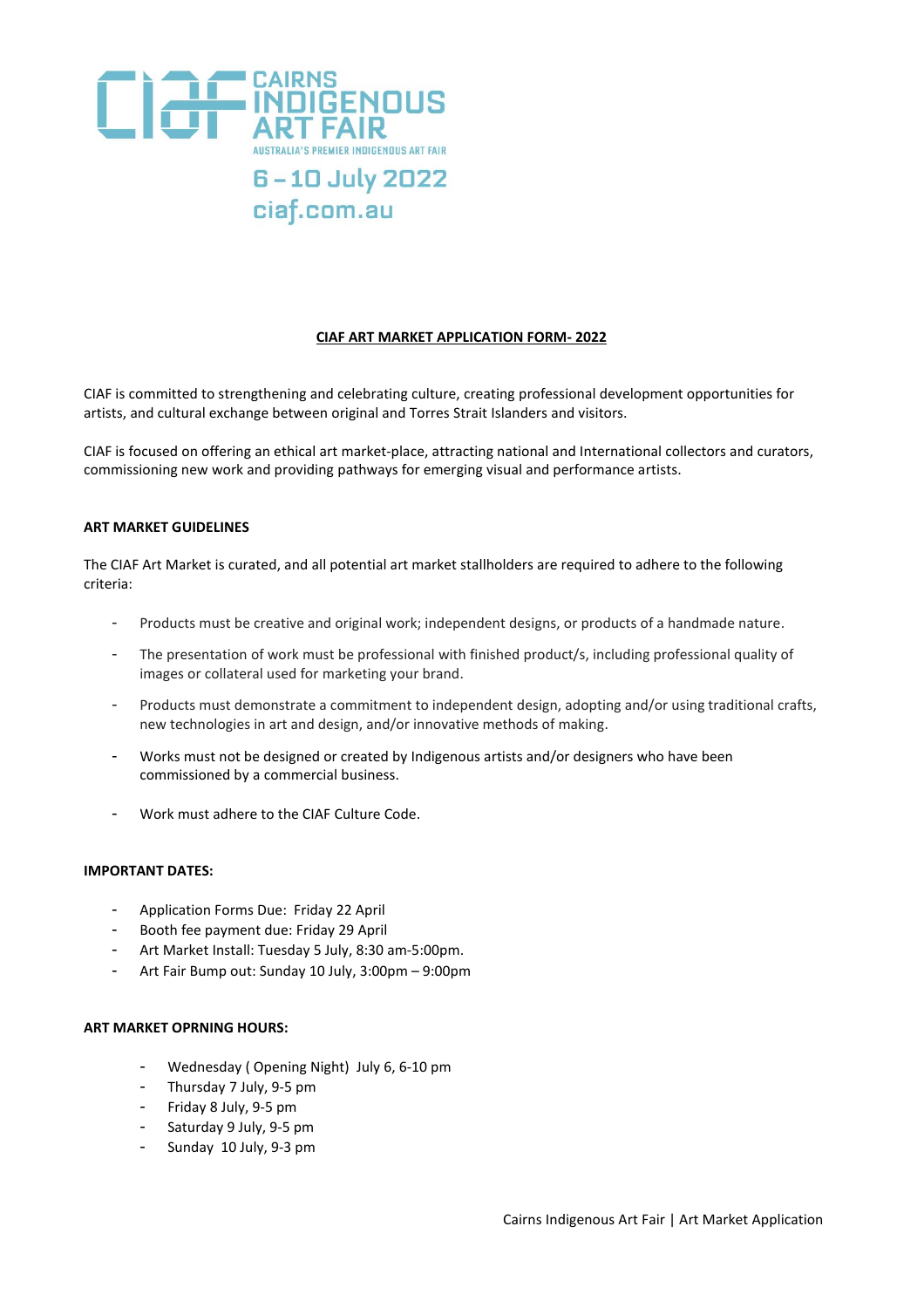

### **CIAF CULTURE CODE**

#### **Queensland Indigenous Art Movement**

The Cairns Indigenous Art Fair supports an authentic Queensland Indigenous art movement that celebrates a traditional and contemporary approach to Aboriginal and Torres Strait Islander cultural expressions through stories, design elements, motifs, symbolism and imagery that is unique to Queensland.

The use of traditional and cultural designs must be representative of Queensland Aboriginal and Torres Strait Islander cultures and not representative of people and cultures outside of Queensland.

The use of dot work and cross-hatching with origins and styles from the Central and Western Desert and Arnhem Land in the Northern Territory is not considered traditional to Queensland.

CIAF upholds cultural protocols and does not approve of products for sale or display that present reproduced styles or creation beings without "proper" cultural permission.

If artwork is presented as following "traditional" styles, it should be culturally authentic to the artist. Artists must show a cultural connection or belonging to the designs and stories.

CIAF in consultation with the relevant Traditional Custodians will remove ceremonial objects for sale on display that may offend other Aboriginal or Torres Strait Islander groups.

# **Copyright**

Copyright protects the original artistic works of individuals but does not protect artistic styles or themes.

Ceremonial styles such as rarrk (cross-hatching NT) are not protected under Australia's copyright law. Clan icon's such as the Quinkan (Cape York, QLD) or Wandjina(Kimberley, WA) are creation figures and considered 'concepts' and not protected under Australia's copyright law.

CIAF will seek consultation to uphold traditional Indigenous laws and protocol relating to, eg, ceremonial styles and clan icons, and will not accept any artwork that reproduces ceremonial styles and creation beings without the permission from the relevant custodians

# **Aboriginal and Torres Strait Islander flags**

The Aboriginal Flag is owned by the Commonwealth Government (January 2022). Artists are free to use in an appropriate and respectful manner.

If artists wish to use the Torres Strait Islander flag in the production of their work, the intention of use must be sought in writing to: Torres Strait Island Regional Council. PO Box 7336, Cairns, QLD 4870 Tel: 07 4034 5700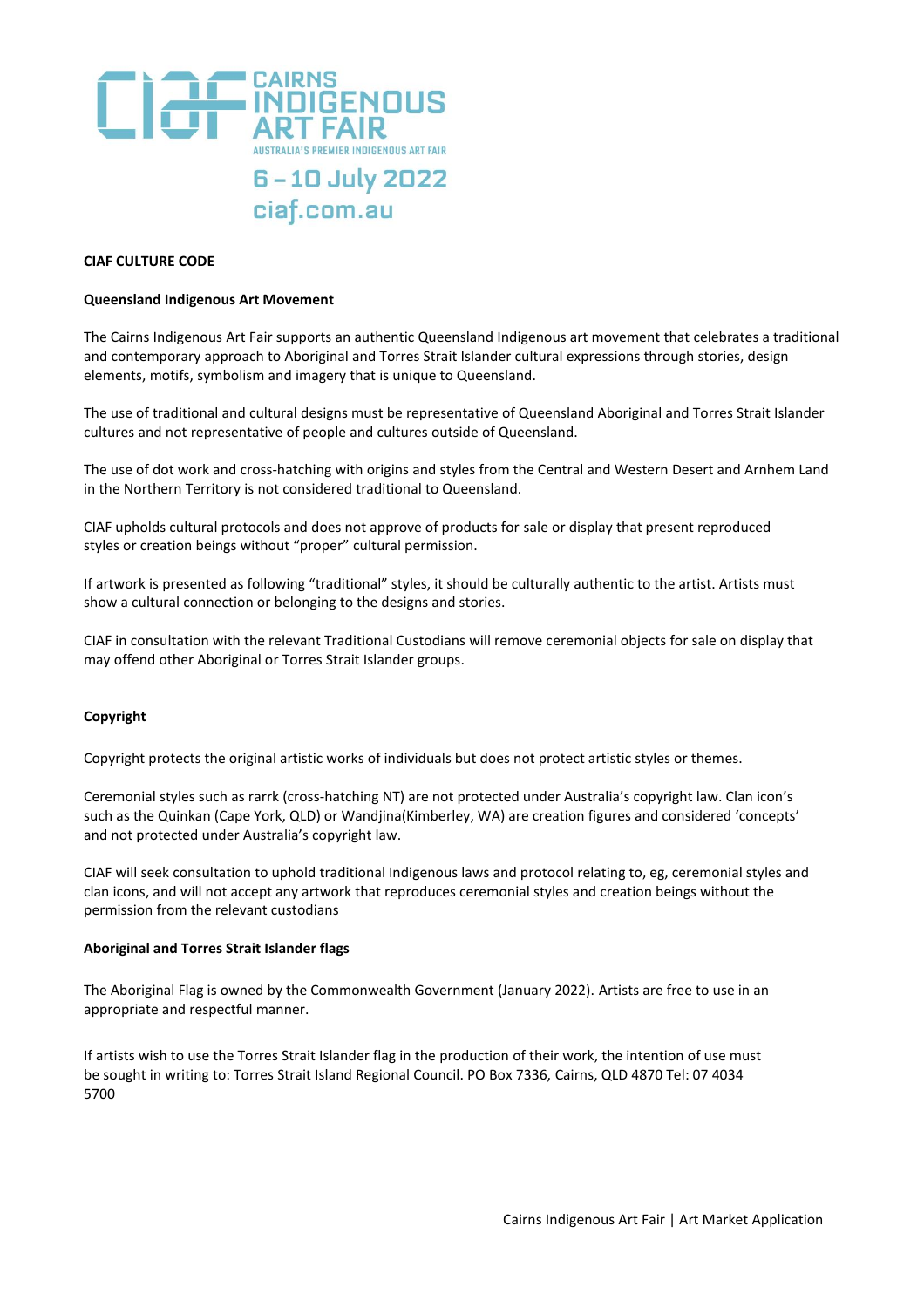

# **Booth Layout / Footprint**



### **STALL INCLUSIONS**

- **2 x Lights**
- **1 x Sign**
- **1 x Power point outlet**
- **Table with cloth**
- **2 x Chairs**

# **LIGHTING**

Each space will have 2 x movable down lights in the space. These lights are mounted on the lefthand wall of the booth.

#### **POWER**

Each space will be supplied a double power point with a draw of 4amp. This power point will be mounted at ground level within the booth.

# **SIGNAGE**

All booths will be individually signed with the exhibitor name as written on your requirements form. There is a limit of 28 characters per sign. The sign is green text on white vinyl and is mounted at the top of your booth on the façade.

# **\*Should you require additional or custom display items, we suggest contacting India Collins at CIAF or the exhibition hire company**

*\*NB: Any additional displays or equipment will be at the cost to the exhibitor.*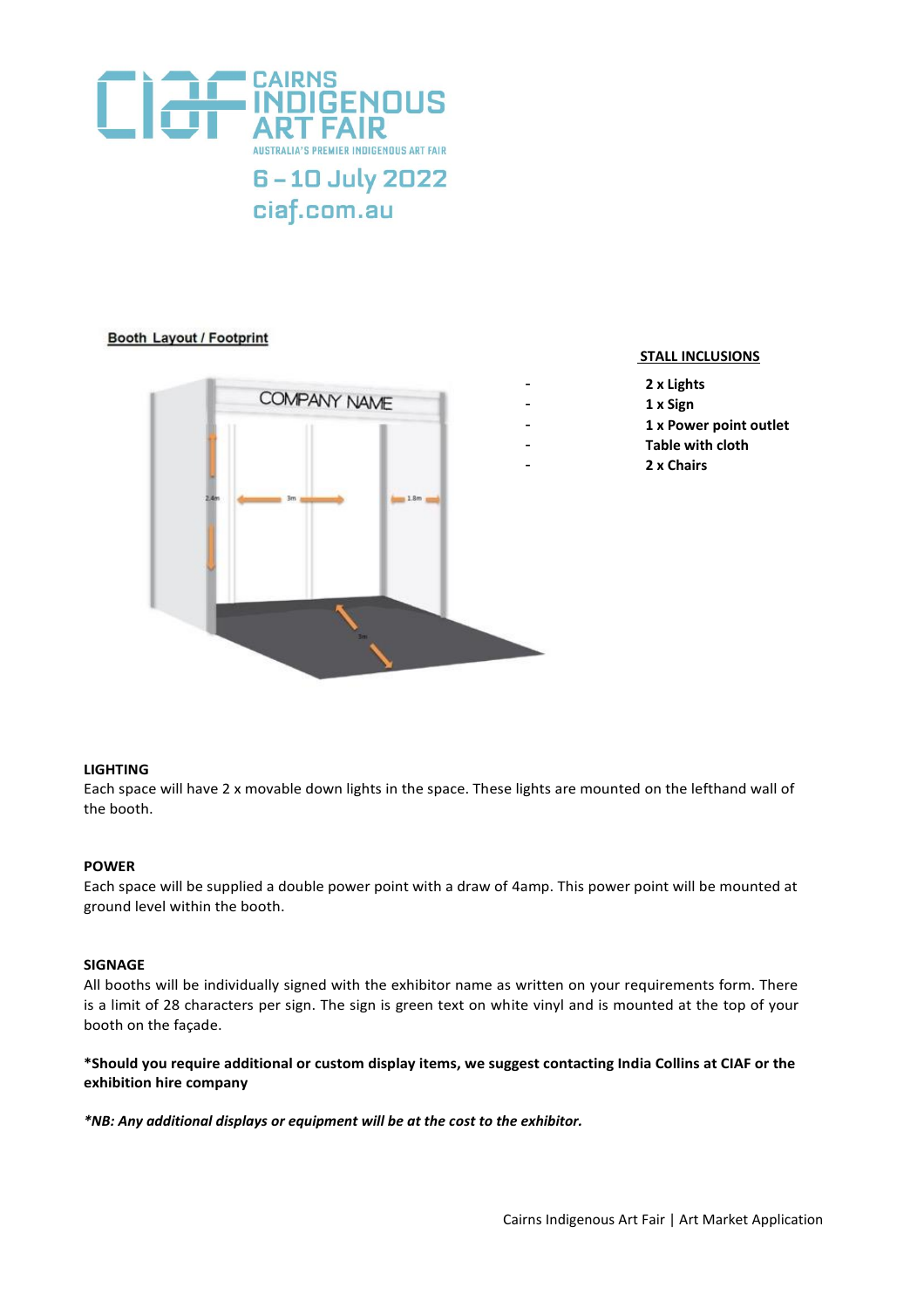

# **ART MARKET APPLICATION FORM**

Please complete the form below and return t[o artfair@ciaf.com.au](mailto:artfair@ciaf.com.au) **by Friday April 22**

Places are limited and applications are competitive. Please note that applying does not guarantee a space in the CIAF Art Market. Applications will be assessed and eligibility will be at the discretion of CIAF management.

| Artist(s) to be exhibited: | Address: <u>Address:</u> Address: Address: Address: Address: Address: Address: Address: Address: Address: Address: Address: Address: Address: Address: Address: Address: Address: Address: Address: Address: Address: Address: Addr<br>Email: 1990 1991 1992 Website/Social Media: 2008 2009 2010 1994 1996 2010 2021 2031 2040 2051 2052 2053 2054 20<br>Stall Name (to be displayed on signage and marketing): Manual Community Community Community Community Communit<br>Please provide a short description about your stall and art and craft products. (This information may be used in<br>promotion and marketing if your application is successful) |
|----------------------------|------------------------------------------------------------------------------------------------------------------------------------------------------------------------------------------------------------------------------------------------------------------------------------------------------------------------------------------------------------------------------------------------------------------------------------------------------------------------------------------------------------------------------------------------------------------------------------------------------------------------------------------------------------|
|                            |                                                                                                                                                                                                                                                                                                                                                                                                                                                                                                                                                                                                                                                            |
|                            |                                                                                                                                                                                                                                                                                                                                                                                                                                                                                                                                                                                                                                                            |
|                            |                                                                                                                                                                                                                                                                                                                                                                                                                                                                                                                                                                                                                                                            |

Please submit up to 10 images (maximum) along with the completed application form and information. Images and information are to give CIAF a clear idea of the works that you will showcase and sell if your Application is successful.

\_\_\_\_\_\_\_\_\_\_\_\_\_\_\_\_\_\_\_\_\_\_\_\_\_\_\_\_\_\_\_\_\_\_\_\_\_\_\_\_\_\_\_\_\_\_\_\_\_\_\_\_\_\_\_\_\_\_\_\_\_\_\_\_\_\_\_\_\_\_\_\_\_\_\_\_\_\_\_\_\_\_\_\_\_\_\_\_\_\_\_\_

#### **STALL FEES**

I am applying for a **SINGLE MARKET STALL:** \$750 + GST = \$825 I am applying for a **DOUBLE MARKET STALL:** \$1300 + GST= \$1430.00

**NB: Failure to pay balance by due date will result in not being included as an exhibitor in the Art Market**